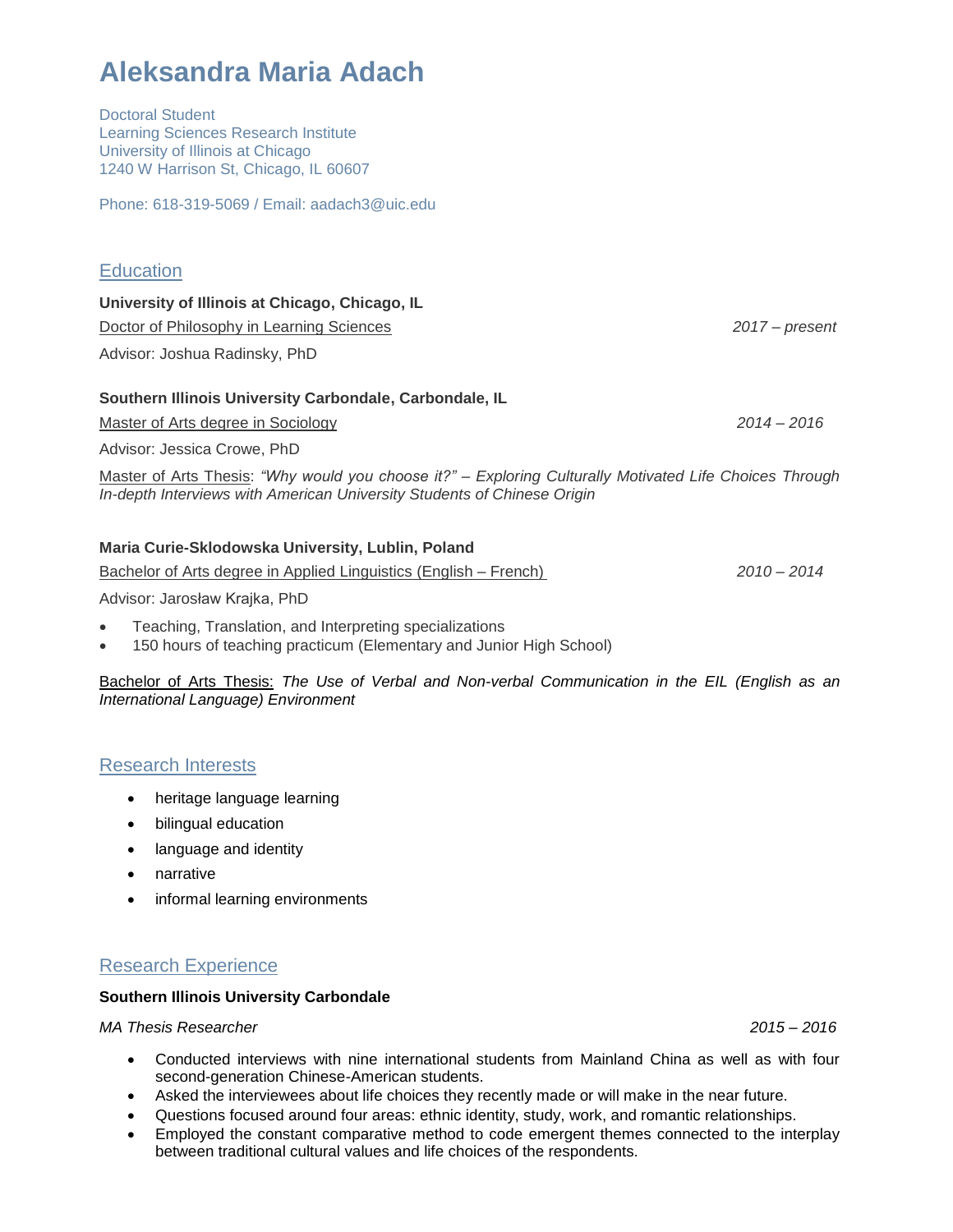## **Learning Sciences Research Institute, UIC** *2017 – present*

### *Research Assistant*

- Catalogued and Transcribed videos of classroom observations in project READi (Reading, Evidence, and Argumentation in Disciplinary Instruction)
- Transcribe audio and video files of teachers' reflective interviews for TOD<sup>2</sup> project on teacher learning
- Assist in organizing Professional Development workshops for science teachers in ALPs project on NGSS-aligned 3-dimensional instruction and assessment
- Organize and transfer data

# Teaching Experience

### **Polish Museum of America**

*Tour Guide*, Chcago, IL, *09/2016 – 06/2017*

- Through formal and informal guided tours of the Museum, utilized techniques of dialogue, inquiry, and storytelling to engage with visitors and to encourage exploration of the exhibits.
- Provided staff support during events held at the PMA, ensuring operations run smoothly and without incident.
- Provided guided tours to 300+ individual visitors and 20+ groups from schools and associations home and abroad

### **Berlitz**

## *Part-time Polish/English Instructor*, Cincinnati, OH, online *07/2016 – 06/2017*

- Deliver curriculum of Polish and English in accordance with Berlitz teaching principles of prioritizing the interests and needs of students; work with students in one-on-one sessions as well as in group classes
- Demonstrate advanced learning, teaching, and communication skills by integrating learning technology into teaching programs, keeping student records and profiles up to date, and promoting a studentoriented and interactive approach in a diverse environment
- Completed systematic training of the Berlitz method and received excellent reviews from peer instructors, teaching managers, and students

### **Southern Illinois University Carbondale (SIUC), Sociology Department**

*Teaching Assistant,* Carbondale, IL *08/2014 – 05/2016*

- Designed lesson plans and facilitated 2 weekly discussions in class and online for around 60 students per semester and received very positive feedback from students and the leading professor
- Coordinated group projects for students, mediated conflicts, and motivated students to take part in extracurricular activities and to seek meaning out of their college experience
- Collaborated with professors and fellow TAs in conducting Core Curriculum assessment, grading individual papers, and double-checking exam questions to ensure the learning outcomes of students and achievement of departmental goals
- Promoted diversity and inclusion of the Sociology Department by incorporating opinions and contributions from colleagues from a wide variety of cultural backgrounds and accommodated needs of students with disabilities

### **Tianjin International School**

*Teacher,* Tianjin, China *07/2012 - 08/2012*

- Performed administrative duties on a macro scale (including designing summer camp activities and curriculum for the whole project, conducting daily assessment of students' progress) with a team of 30+ people consisting of instructors from 7 countries and professors and administrators from local schools
- Managed a project team of instructors in designing specific lesson units, encouraging students' social communication skills, cross-cultural understanding, and creative expression, and ensuring students' safety during the training
- Implemented a teaching project for 2 groups of elementary school and middle school students and familiarized them with the operations of Model UN and discussed about important issues such as human rights, and climate change